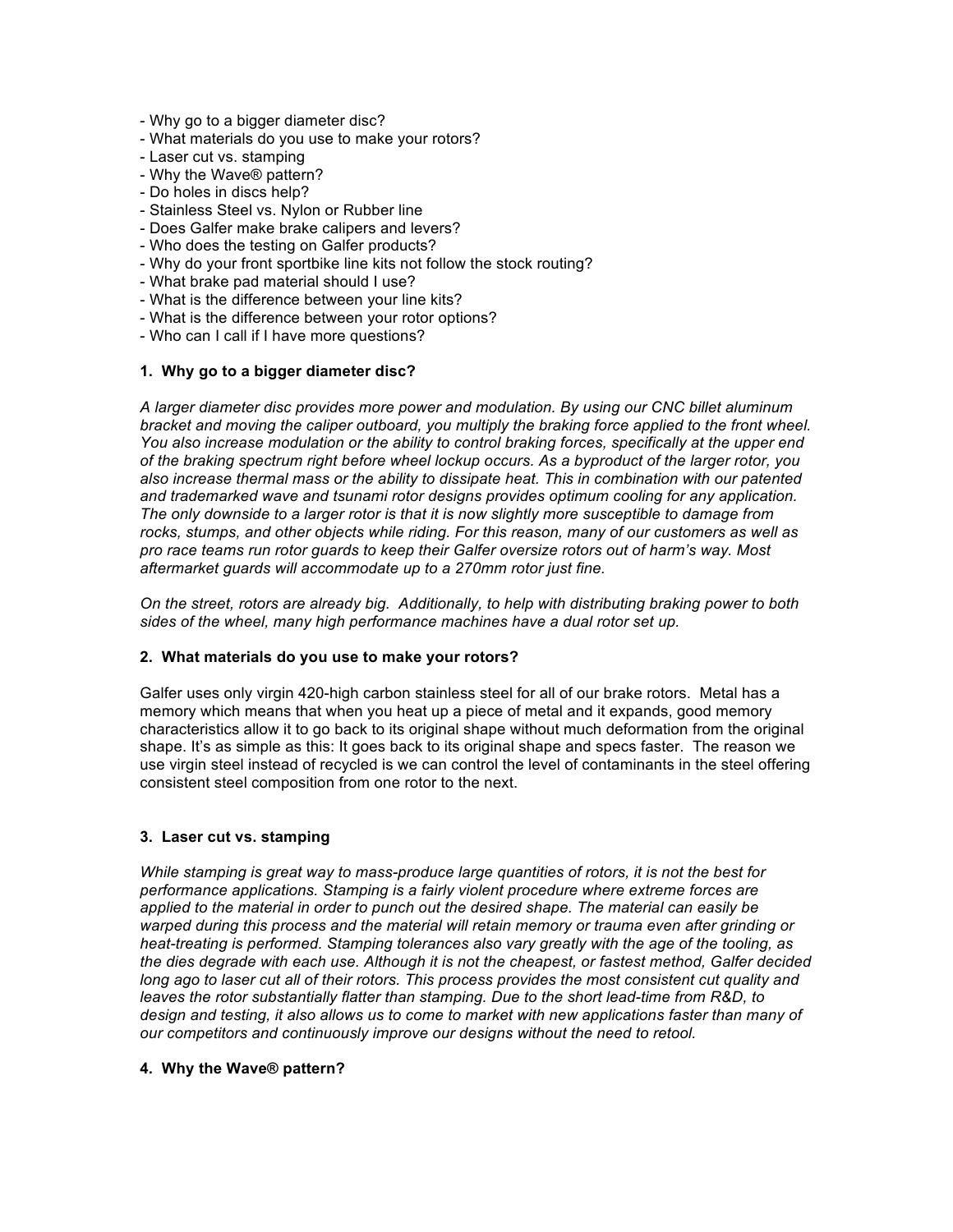The Galfer Wave® rotors are more than a design feature. On a normal round rotor, the leading edge (think toe-in) of the brake pad is in contact with the entire height of the blade as the pressure is applied. Because the contact covers the entire height of the blade heat buildup takes much less time to occur and you end up with heat related problems like brake fade, thermal lockup, and inconsistent braking performance. What the Wave® pattern does is take that leading edge of contact between the blade and pad and constantly move it up and down, thus minimizing heat build up and its inherent problems. Cool air is also introduced in greater amounts. In addition, through centrifugal force, any foreign matter is thrown clear of the outer rim of the blade and doesn't get lodged in the pad material.

# **5. Do holes in discs help?**

Well, it depends what you mean by "help". Holes in the "blade" of a disc (the part that the brake pad sweeps over as it is in motion) will save a bit of weight but contrary to public opinion, they do not help to cool a braking system. Notice on Moto GP motorcycles and most race cars, there are no holes on the rotors. There are actually situations where holes can be detrimental to your braking. In muddy conditions, dirt gets trapped in these holes and proceeds to chew up pads that, in turn will chew up rotors because of the constant uneven abrasion between the pads (which have the dirt imbedded in their surface) and the rotors, which get gouged to heck by that dirt. If you'll notice, if there are holes in a Galfer rotor, they are never round. They are usually oval, teardrop or cylindrical in shape so that foreign debris is directed away from the rotor via centrifugal force.

#### **6. Stainless Steel vs. Nylon or Rubber line.**

If there is one item you can get that will make an instant, noticeable improvement to your brake feel and performance, switching to a stainless steel braided line is it! When you squeeze your brake lever and force fluid through the hydraulic line to the caliper, the line expands under pressure. This means that a good portion of the effort you put forth from your hand DOESN'T get to the caliper! It makes the line expand. By switching to a stainless steel braided brake line, you restrict the lines expansion characteristics. This means that your hand pressure goes directly to the caliper.

#### **7. Does Galfer make brake calipers and levers?**

No. In the past, Galfer has made billet aluminum calipers for a few motorcycle observed trials applications. Galfer products are specifically designed to make your current braking system better, regardless of their manufacturer.

While Galfer USA does not make brake levers, we do offer a full line of Accossato brake and clutch levers.

#### **8. Who does the testing on Galfer products?**

Galfer USA tests every product we sell through our R&D Department and our Racing Teams. Galfer USA supplies athletes and teams in road racing and off-road with rotors, pads, and lines. Each product is tested in real world race conditions, and then, through constant feedback, we adjust and perfect each piece making it ready for the consumer market. Teams like Red Bull Road Race Factory, JCR Honda, Meen Motorsports, JRGMX, Rockstar Energy Factory Husqvarna, HMC/ KTM, Cycletrader.com Rock River Racing, and Lucas Oil Troy Lee Designs KTM are among the many teams that use and test Galfer braking products. In fact, the same products available to the consumer are the same products used by our race teams.